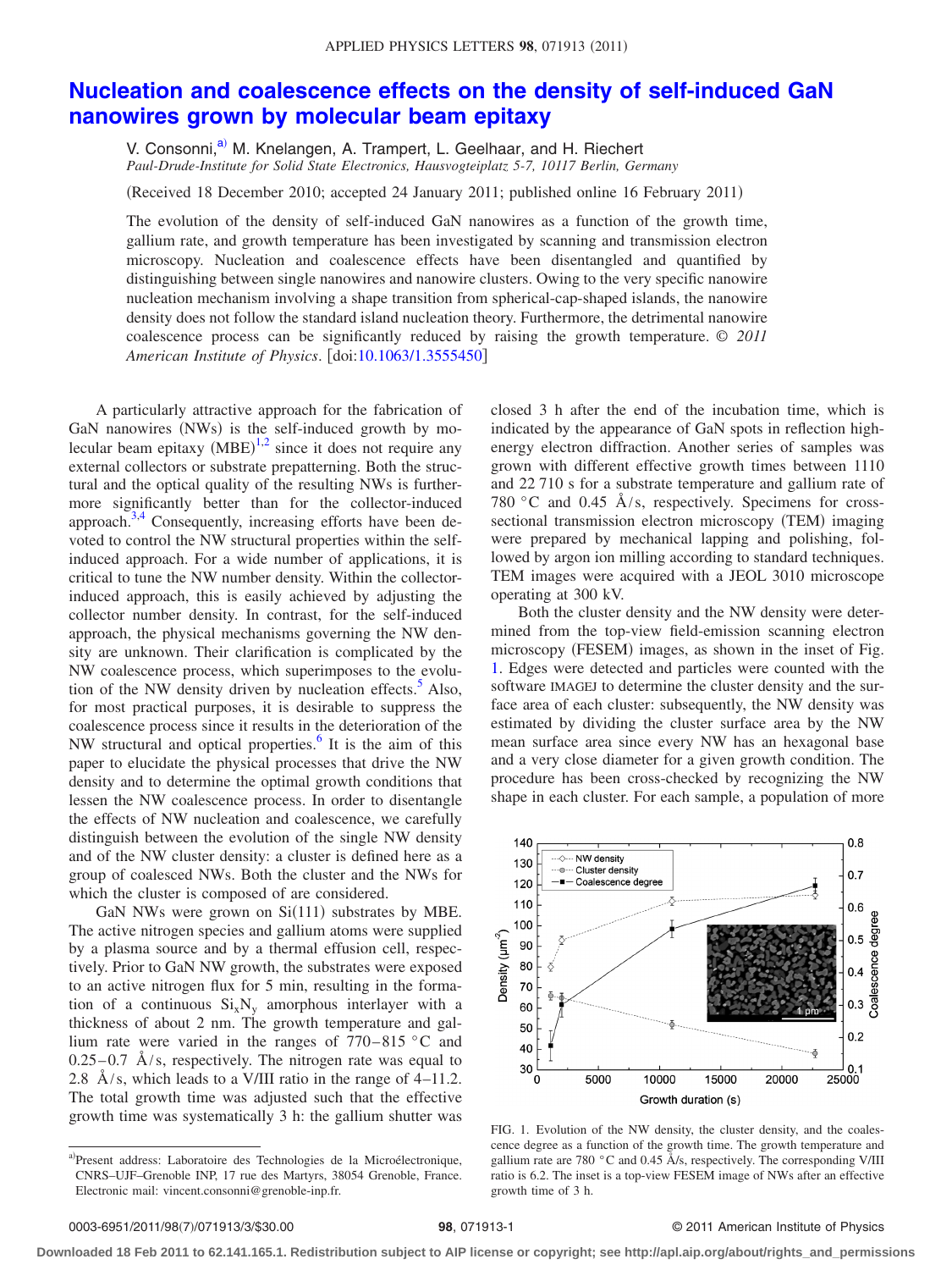<span id="page-1-1"></span>

FIG. 2. Evolution of the NW density, the cluster density, and the coalescence degree as a function of the gallium rate. The growth temperature is 780 °C.

than 500 NWs was taken into account. In order to quantify the NW coalescence process, the coalescence degree  $\alpha_{\text{coalescence}}$  is defined as  $\alpha_{\text{coalescence}} = 1 - (\rho_{\text{cluster}}/\rho_{\text{NW}})$ , where  $\rho_{\text{cluster}}$  and  $\rho_{\text{NW}}$  represent the cluster and NW density, respectively. A freestanding NW is also considered as a single cluster. When the coalescence process does not take place (i.e., NWs are perfectly uncoalesced, the cluster density equals the NW density, resulting in a coalescence degree of 0. In contrast, when the coalescence process is strong (i.e., NWs are completely coalesced, the cluster density is much smaller than the NW density, leading to a coalescence degree close to 1.

The evolution of the NW and cluster density and of the coalescence degree is presented in Figs. [1](#page-0-1)[–3](#page-1-0) as a function of the growth time, gallium rate, and growth temperature, respectively. By increasing the growth time, the NW density continuously increases and saturates at 115 NWs/ $\mu$ m<sup>2</sup>, while the cluster density diminishes. At the same time, the coalescence degree significantly increases due to the small, but not negligible, NW radial growth, which leads to the

<span id="page-1-0"></span>

FIG. 3. Evolution of the NW density, the cluster density, and the coalescence degree as a function of the growth temperature. The gallium rate is 0.45 Å/s, which corresponds to a V/III ratio of 6.2.

coalescence of the neighboring NWs. The maximum numerical values for the densities are of the same order of magnitude as reported in Refs. [5](#page-2-4) and [7.](#page-2-6) However, the importance of distinguishing between NWs and clusters is revealed by the comparison between the trends found here in Fig. [1](#page-0-1) and in Ref. [5:](#page-2-4) the decrease in the cluster density seen in Fig. [1](#page-0-1) corresponds to the decrease in the NW density observed in Ref. [5](#page-2-4) after about 1 h of growth time, while in contrast the NW density as determined here keeps on increasing.

The effects of the gallium rate (i.e., the V/III ratio) are shown in Fig. [2.](#page-1-1) The NW density continuously decreases as the gallium rate is increased and eventually reaches a plateau. Both the cluster density and the coalescence degree remain almost constant. Since the NW density comparably decreases strongly, which should reduce the coalescence degree, the observed trends may indicate that the NW radial growth rate increases as the gallium rate is increased. Indeed, it is well-known that the growth mode switches from NW growth to planar layer growth for increasing gallium rate, $\delta$ which corresponds to an increase in the radial growth rate and a strengthening of the NW coalescence process. The higher radial growth rate at higher gallium rate has recently been deliberately used to perform a completely twodimensional layer at the NW top.<sup>9</sup>

More importantly is the growth temperature dependence depicted in Fig. [3.](#page-1-0) The evolution of the NW density follows two consecutive steps: (i) the NW density initially increases to 114 NWs/ $\mu$ m<sup>2</sup> at about 785 °C and (ii) subsequently, the NW density decreases for higher growth temperatures. The occurrence of a maximum NW density for intermediate growth temperatures is of high interest for technological applications in which increasing the NW density represents a critical point. The trend for the cluster density also exhibits a maximum, although it occurs at a slightly higher growth temperature. In contrast, the coalescence degree is strongly reduced in a monotonous way. It is remarkable that the coalescence degree decreases between 770 and 785 °C, while the NW density increases: this may suggest that the NW radial growth rate decreases as the growth temperature is raised. The thermal decomposition and gallium desorption are significant in such a temperature range: it is deduced from Fig. [3](#page-1-0) that the associated decrease in the growth rate is stronger on the m-plane NW vertical sidewalls than on the c-plane top facets. For most practical purposes, it is relevant that the NW coalescence process can be inhibited by raising the growth temperature, which is related to a better structural morphology of the NW ensemble.<sup>6</sup>

The evolution of the NW density as measured in this study only depends on the nucleation phenomena since the coalescence effects were separated by the determination of the cluster density and coalescence degree. According to the standard island nucleation theory, the island density  $N_I$  is given by  $N_I \sim (\phi_{Ga})^2 \exp[(3\Lambda_S + 2E_D)/(k_B T)]$ , where  $\phi_{Ga}$  is the gallium flux, T is the growth tempeature,  $\Lambda_s$  is the condensation heat, and  $E_D$  is the energy barrier for the adatom diffusion on the substrate surface.<sup>10</sup> The NW density should thus monotonously decrease by raising the growth temperature since the adatom diffusion on the substrate surface is enhanced. Similarly, the NW density should increase by increasing gallium rate since the probability to nucleate an island with critical size is increased. Obviously, the experimental results in Figs. [2](#page-1-1) and [3](#page-1-0) follow different trends.

**Downloaded 18 Feb 2011 to 62.141.165.1. Redistribution subject to AIP license or copyright; see http://apl.aip.org/about/rights\_and\_permissions**